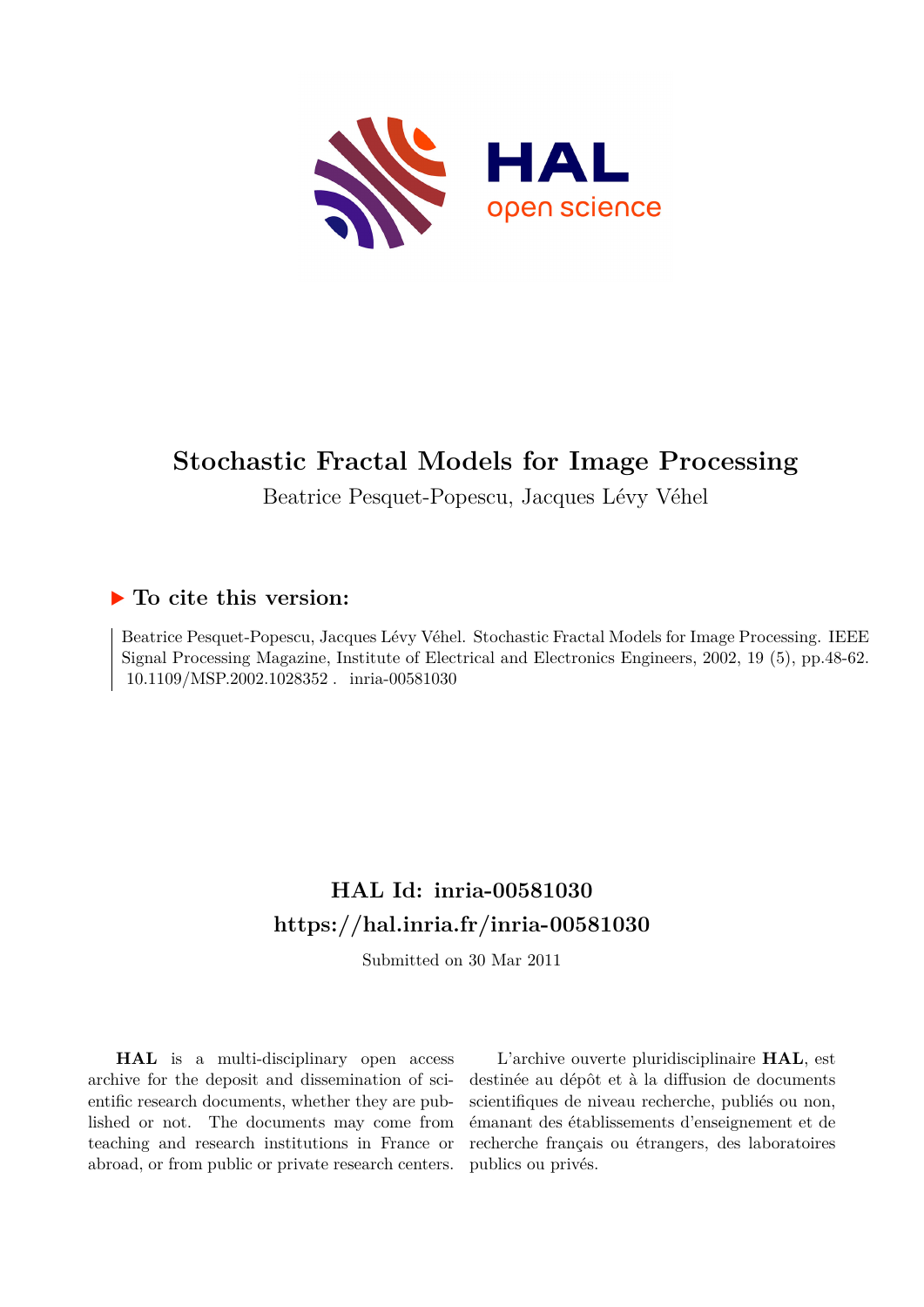# Sto
hasti Fra
tal Models for Image Pro
essing

beatrice Pesquet-Popescu and Jacques Levy Vehel

<sup>1</sup> ENST, Signal and Image Pro
essing Dept., 46, rue Barrault, 75634 Paris Cedex 13, Fran
e

<sup>2</sup> INRIA, Pro jet Fra
tales, Domaine de Volu
eau, 78153 Le Chesnay Cedex, Fran
e

# I. ARE FRACTALS EVERYWHERE ?

A very often cited example of a fractal curve is the Brittany oast in Fran
e. The view one has by looking at this highly irregular coast at coarse scale is indeed quite similar to what can be observed by looking more precisely at a small part of the sea shore. In a famous book  $[1]$ , it was further claimed that *fractals are everywhere*.

Actually, in the last years, image processing using fractal models has represented an a
tive resear
h area stimulated by the plethora of applications  $[2]$  (infographics  $[3]$ , geophysics [4], [5], turbulence phenomena [6], [7], satellite imagery, texture modeling, classification and segmentation  $[8]$ ,  $[9]$ , compression, watermarking,  $\ldots$  ) where these concepts are potentially interesting. Fractals correspond to the general idea  $-$  that can be easily understood from an intuitive point of view  $-$  that a given object, especially a textured area, can be represented by similar characteristics "repeated" at different scales. This versatile idea can however be translated into different forms from a mathemati
al point of view. In this tutorial, we will be mainly interested in a stochastic view of fractals, which will focus on more or less sophisti
ated models for des
ribing image textures. As will be shown in this paper, these models rely on the notion of statistical "self-similarity". This concept is at the origin of relevant models for several natural phenomena. In the meantime, the non-stationary structure of self-similar pro
esses put them at the ore of the most recent preoccupations in image and signal processing.

Our trip in fractal landscapes will depart from the simplest but yet effective model of fractional Brownian motion, and explore its two-dimensional extensions. We will focus on the ability to introdu
e anisotropy in this model and we will also be interested in considering its discrete-space counterparts. We will then move towards recent multifractional and multifractal models providing more degrees of freedom for fitting complex 2D fields.

We note in this introduction that many of the models and pro
essing des
ribed below are implemented in Fra
Lab, a software Matlab/S
ilab toolbox for fra
tal pro
essing of signals and images. Fra
Lab is available at the following address: http://www-rocq.inria.fr/fractales/.

# II. A SIMPLE EXAMPLE OF A FRACTAL FIELD: THE FRACTIONAL BROWNIAN MOTION

#### A. Reminders about the 1D fBm

Fra
tional Brownian motion (fBm) is one of the most popular sto
hasti fra
tal model for images. It was introdu
ed by Kolmogorov and studied by Mandelbrot and Van Ness in 1968 [4]. It is a nonstationary process, but it has stationary increments. In 1D, it is the only self-similar (i.e. "fractal") Gaussian process with stationary increments.

Let us brie
y remind some of the most important properties of the one-dimensional fBm, in order to ompare and to extend it to two (or higher) dimensions. A pro
ess  ${B<sub>H</sub>(t), t \in \mathbb{R}}$  is a 1D fBm if it is Gaussian, zero-mean and its auto
orrelation fun
tion is given by

$$
R_{B_H}(t,s) = \mathbb{E}\left\{B_H(t)B_H(s)\right\} = \frac{\sigma^2}{2}\left[|t|^{2H} + |s|^{2H} - |t-s|^{2H}\right],\tag{1}
$$

where  $0 \lt H \lt 1$  is the fractal scaling parameter, also called the Hurst parameter. For  $H = 1/2$  we obtain the well known Brownian motion (or Wiener process), denoted by  $B(t)$ . One of the most important properties of the Brownian motion is the independen
e of its in
rements.

The fBm is a random process which is continuous in the mean-square sense. It admits several integral representations. The most popular one, as introduced in  $[4]$ , is:

$$
B_H(t) \propto \int_{-\infty}^0 \left[ (t-s)^{H-1/2} - (-s)^{H-1/2} \right] d(t)
$$

$$
+ \int_0^t (t-s)^{H-1/2} d(t)
$$
(2)

 $(2)$  allows to interpret the fBm as a *derivative of fractional* order  $1/2-H$  of Brownian motion. Another useful representation is the "spectral representation" of the fBm  $[10]$ .

The so-called "power law" or " $T^H$  law" of the fBm states that the variance of the increments of  $B_H(t)$  is given by  $E\{[B_H(t+\tau) - B_H(t)]^2\} = \sigma^2 |\tau|^{2H}$ . We will call this quantity the "structure function" of the fBm. As will be seen in Se
tion III-A, it also plays an important role in the study of more general pro
esses with stationary in
rements. As the fBm is nonstationary (and therefore one annot de fine its power spectrum), but it has stationary increments, it is more convenient to study the characteristics of this pro
ess using the auto
orrelation and the spe
trum of its increments. This approach was used in [11] to define the "generalized power spectrum" of  $B_H(t)$ , which is proportional to  $|\omega|^{-(2H+1)}$ ,  $0 < H < 1$ .

The first order increment of the sampled fBm is the fractional Gaussian noise (fGn):  $G_H(k) = \Delta B_H(k, 1) =$  $B_H(k)-B_H(k-1),\;k\in\mathbb{Z}$  . It is a stationary process, whose autocorrelation function decays hyperbolically as  $|k|^{2H-2}$ (for  $H \neq 1/2$ ), and therefore the discrete-time process exhibits a short-range dependence for  $0 < H < 1/2$ , independence for  $H = 1/2$  (Brownian motion) and long-range dependence for  $1/2 < H < 1$  (see Section VI-A for more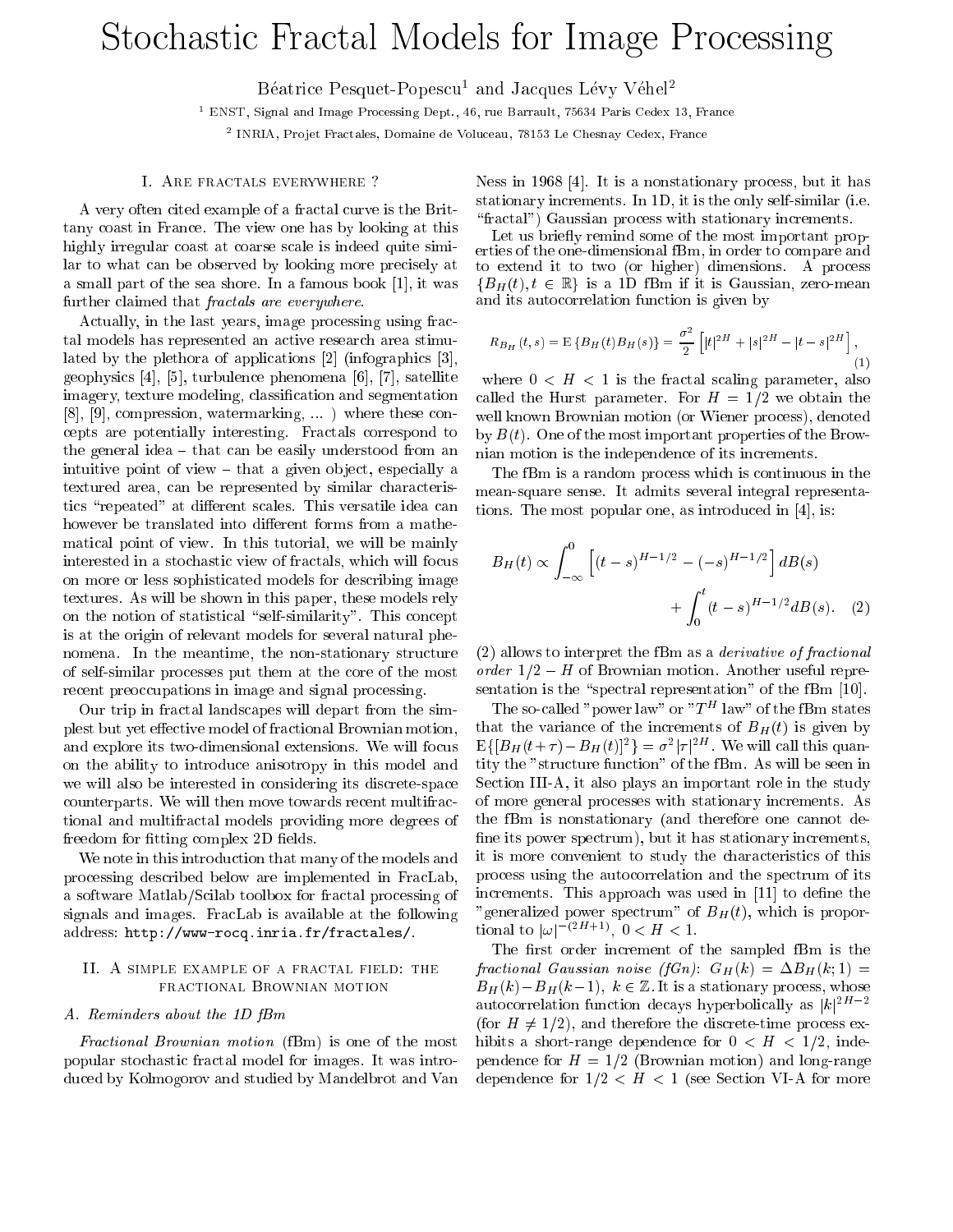details). Moreover, as all second order self-similar proesses with stationary in
rements have the same se
ondorder statistics as the fBm, it follows that their increments have all the same autocorrelation function as the fGn. The power spectrum density (psd) of the fGn is given by:  $\mathcal{S}(\omega) \propto \frac{1}{|\omega|^{2H-1}}$ .

Another important property of fBm is that its lo
al regularity, as measured by the Hölder exponent  $\alpha$  [12], is with probability one equal to  $H$  everywhere. Let us explain the geometri
al meaning of this statement. Roughly speaking, saying that a function f has exponent  $\alpha$  at  $t_0$ means that, around  $t_0$ , the graph of f "looks like" the curve  $t \mapsto f(t_0) + c|t-t_0|^{\alpha}$  in the following sense: For any positive  $\varepsilon$ , there exists a neighbourhood of  $t_0$  such that the path of  $f$  inside this neighbourhood is included in the envelope defined by the two curves  $t \mapsto f(t_0) + c|t - t_0|^{\alpha - \varepsilon}$ and  $t \mapsto f(t_0) - c|t-t_0|^{\alpha-\varepsilon}$ , while this property is no longer true for any negative  $\varepsilon$  (see figure 1). Thus, a "large"  $\alpha$ means that  $f$  is smooth at  $t_0$ , while an irregular behaviour of f at  $t_0$  translates into  $\alpha$  close to 0. For instance, in 2D, pixels having an exponent smaller than 2 are "irregular", while an image is smooth in regions where all the pixels have  $\alpha > 2$ . In the case of fBm,  $\alpha(t_0) = H$  for all  $t_0$  with probability 1, and thus the larger  $H$  is, the smoother the path of the pro
ess will look.



Fig. 1. Graphical interpretation of the Hölder regularity of a function  $f$  at a point  $t_0$ .

The lassi
al one-dimensional fBm an be generalized to images or multidimensional pro
esses in several ways, depending on the property one is looking for.

#### B. Multi-dimensional extensions of the fBm

Let us first keep in mind the Gaussianity assumption in the original definition of the 1D fBm and describe the corresponding processes by their correlation function. The extension to two or higher dimensions is however not unique. For example, a possible generalization is the  $multi$ parameter Wiener pro
ess, or Brownian sheet, denoted by  $\{W_{\mathbf{H}}(x), x \in \mathbb{R}^{N}\}\$ . It is an anisotropic extension, that may have different Hurst parameters in each of the  $N$  directions, gathered in the vector parameter  $\mathbf{H} = (H_1, \ldots, H_N)$ . The idea to generalize the definition of  $fBm$  in Eq.  $(1)$  is here to set the covariance between the points  $\mathbf{x} = (x_i)_{1 \leq i \leq N}$  and  $\mathbf{y} = (y_i)_{1 \leq i \leq N}$  in  $\mathbb{R}^n$  equal to the product of covariances between the components of the two vectors. This is similar to what is done for defining the Brownian sheet. We get the *fractional Brownian sheet*, which is thus defined to be

the centered Gaussian process with covariance function

$$
E\left\{F_{\mathbf{H}}(\mathbf{x})F_{\mathbf{H}}(\mathbf{y})\right\} \propto \prod_{i=1}^N (|x_i|^{2H_i} + |y_i|^{2H_i} - |x_i - y_i|^{2H_i}).
$$

This field also admits a harmonizable representation, which is a separable extension of the 1D one.

Another generalization of an fBm for 2D surfa
es, alled isotropic fractional Brownian field or Lévy fractional Brow*nian field*, is the Gaussian zero-mean field  $B_H$  with autoorrelation fun
tion

$$
R_{B_H}(\mathbf{x}, \mathbf{y}) \propto \left( \|\mathbf{x}\|^{2H} + \|\mathbf{y}\|^{2H} - \|\mathbf{x} - \mathbf{y}\|^{2H} \right), \quad (3)
$$

where  $0 < H < 1$  and  $\|\cdot\|$  is the usual Euclidean norm in R2 . Note that the one-dimensional pro
ess obtained by "cutting" an isotropic 2D fBm with a line passing through the origin of the plane is a 1D fBm with the same selfsimilarity index. As said above, the interpretation of the parameter  $H$  is related to the "roughness" of the fBm image: the closer  $H$  to 0, the rougher the image (the more similar to a white noise) and the closer  $H$  to 1, the smoother the orresponding texture (
f Fig. 2).



Fig. 2. Isotropic fBm's with Hurst parameters respectively  $H = 0.2$ and  $0.8$ .

The two (or *n*)-dimensional isotropic fBm can also be defined, as in the 1D case, as a stochastic integral existing in the mean-square sense  $[11]$ . The basic interpretation of su
h a onstru
tion is that the in
rements of the fBm are generated by passing a 2D white noise through a bidimensional fractional filter. For an isotropic field, the fractional filter is defined by its frequency response:  $G(\omega) = ||\omega||^{1-H-N/2}$  where N is the dimension of the space  $(N = 2$  for images). Using this construction, Reed  $et \ al.$  [11] defined a generalized power spectrum of an ndimensional fibin as  $\Psi_{B_H}(\omega) = ||\omega||$  .

Alternatively, one an give an interpretation of the Fourier transform of the correlation function (3) in terms of a "power spectrum density" defined as the Fourier transform of a tempered distribution. Using this result, one can establish a link between the so-obtained "power spectrum" of the fBm and the expression of the averaged Wigner-Ville spectrum of the fBm introduced by Flandrin [13]. One shows  $[14]$  that the expected value of the Wigner-Ville distribution  $[15]$  of the 2D fBm is the inverse Fourier transform of this "power spectrum". Moreover, the averaged Wigner-Ville spectrum being defined as a spatial mean of the average of the Wigner-Ville distribution, it follows that the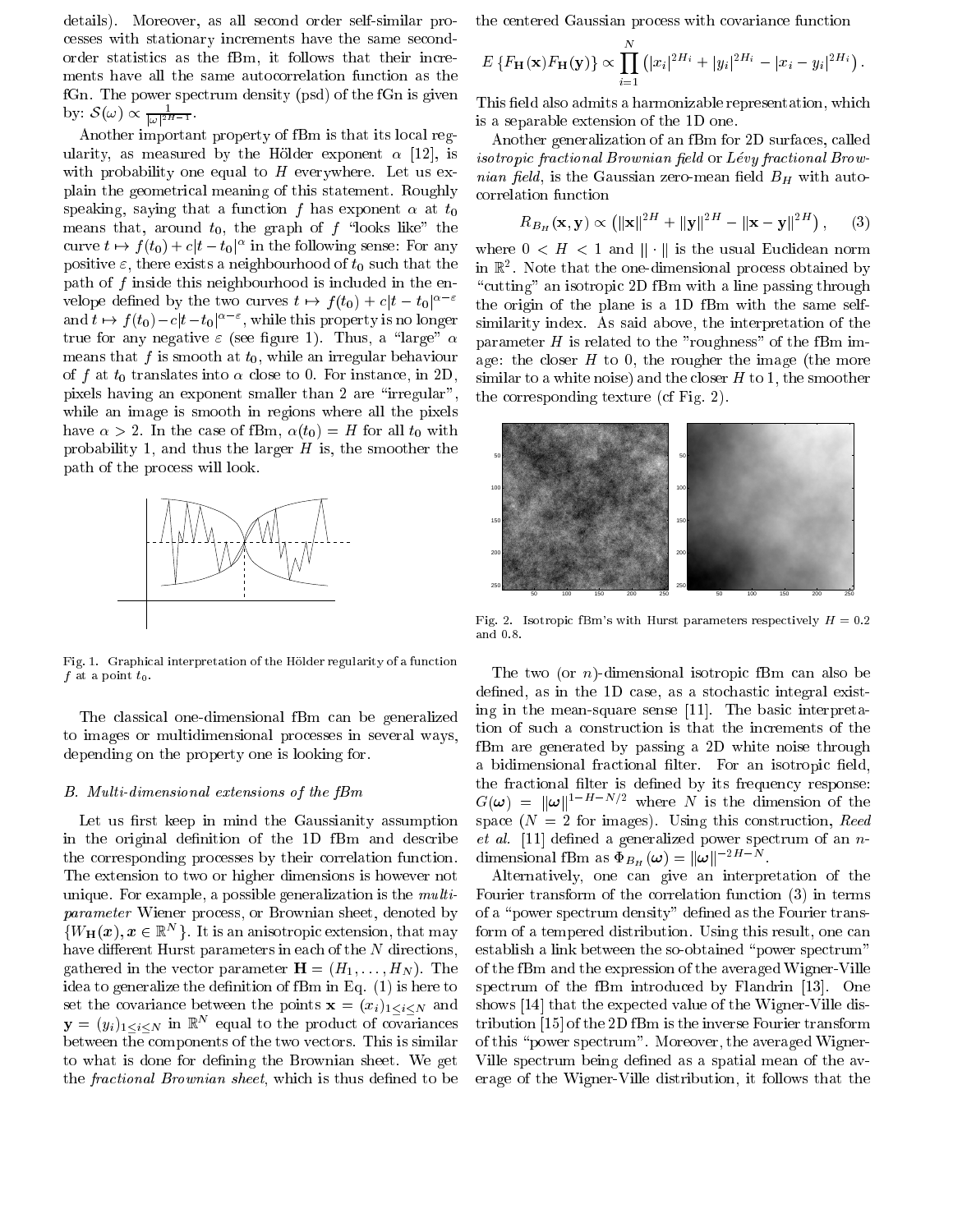averaged power spe
trum of the 2D fBm is, for all non-zero  $i$  requencies, proportional to  $\|\omega\|$   $^{-1}$   $^{-1}$ , which is also formatrix onsistent with the previous expression of BH (").

Another possibility for building multidimensional extensions of the 1D fBm is to define self-similar fields with stationary 2D increments. The definition of the self-similarity in the multidimensional ase is analogous to the one in 1D: Let  $F(x)$ ,  $x \in \mathbb{R}^2$ , be a continuous-space random field. It is called self-similar of parameter  $H > 0$  if, for all  $a > 0$  we have  $F(ax) \stackrel{d}{=} a^H F(x)$ , where  $\stackrel{d}{=}$  means the equality of all its finite-dimensional probability distributions. This implies that the statistical characteristics of the process are invariant (up to a multipli
ative onstant) under s
ale hanges. The extension of the notion of stationary increments is a little bit more tricky and, depending on the definition, one can be led to fields with different properties. For example, in 1D, one can see the (strict sense) stationarity of the inrements as the invarian
e of their probability distribution to translations (whi
h are the only rigid body motions in a spa
e with only one dimension). In two dimensions, the extension of this property an be seen as the invarian
e of the probability distribution of the increments  $F(x) - F(0)$  with respe
t to all possible rigid body motions (translations, rotations and ompositions of these operations). In the sense of this definition, the isotropic fractional Brownian motion is the only self-similar *Gaussian* field with stationary increments. If we relax the Gaussianity onstraint, there exist several self-similar fields with (strict-sense) stationary increments  $[10]$ ,  $[16]$ . In particular, they may have stable distributions. Even though the stable fields discussed in [10] have not been used in many image processing applications, the extension of Gaussian models to heavy-tailed distributions for images is a very promising resear
h problem whi
h has received recently an increasing interest. Some hints on the on-going developments will be given in Section VI-D.

Besides, if the stationarity is defined not w.r.t. all the rigid body motion, but only w.r.t. translations, we come up with another definition, discussed in Section III-A.

#### III. Looking at Anisotropy

The extension from isotropic to anisotropic fractal image models can be realized in several ways. A first method is to build anisotropic fields by linear spatial transforms of isotropic fractal fields. This approach is discussed in Section III-B. Another possible construction is by spatial filtering of fields with desired characteristics (see Section III-B). Last, but not least, it is possible to adopt a dire
t approach by building intrinsically anisotropic fields, as it was done for building the fractional Brownian sheet. Another example of a direct construction will be discussed in Section III-A. In all these constructions, the structure function of the fields will play an important role in introducing and characterizing the anisotropy.

#### A. Fields with stationary increments of fractional order

As mentioned above, the manner of defining increments in  $\mathbb{R}^+$  is important, as it leads to fields with different properties. By taking different orders of differencing along two orthogonal directions of space, we are emphasizing the anisotropy of the fields under study. This enables the construction of self-similar Gaussian fields with stationary increments other than the isotropic fBm  $[17]$ .

Consider an arbitrary spatial direction  $(\Delta_x, \Delta_y)$ . Basically, the increments  $\Delta^{(D,D')}F(x,y;\Delta_x,\Delta_y)$  of fractional order  $(D, D') \in \mathbb{R}^2_+$  of a 2D continuous (resp. discrete) random field  $F(x, y)$  are obtained by filtering  $F(x, y)$  with a linear filter whose transfer function is  $(1 - e^{-p \Delta_x})^D (1 - e^{-s \Delta_y})^D$ ,  $\forall (p, s) \in \mathbb{C}^2$ . In this framework, a zero-mean field  $F(x, y)$  has (wide-sense) stationary increments of order  $(D, D')$  if it is with finite variances and, for all  $(\Delta_x, \Delta_y, \Delta_x, \Delta_y)$ , the cross-correlation of  $\Delta^{(D,D')}F(x,y;\Delta_x,\Delta_y)$  and  $\Delta^{(D,D')}F(x',y';\Delta_x',\Delta_y')$ is a function depending only on  $x - x'$ ,  $y - y'$  and  $\Delta_x, \Delta_y, \Delta_x, \Delta_y$ . More properties of such fields are dis**y** cussed in  $[17]$  and  $[18]$ . In particular, the isotropic 2D fBm with parameter  $0 < H < 1$  has stationary fractional increments of order  $(D,0)/(0, D)$  for all  $D \in \mathbb{R}, D > H$ .

A process  $F(x, y)$  with stationary increments of order  $(1,0)/(0,1)$  is characterized by its structure function  $\varphi(\Delta_x, \Delta_y)$ , representing the variance of  $F(x, y) - F(x - y)$  $(\Delta_x, y - \Delta_y)$  for all  $(\Delta_x, \Delta_y)$ . This function is also used in geostatistics problems [19], and for characterizing the roughness of mechanical surfaces, which are by their nature anisotropic and non-stationary [20]. The structure function is a fundamental concept, as it can be used to express the autocorrelation function of the fields with stationary increments, which shows that zero-mean Gaussian fields with stationary increments are entirely characterized by this function. Moreover, one can determine explicitly the form of the structure function of such a field having self-similar properties. More precisely, its expression reads:  $\varphi(x,y) = \rho^{2H} f(\theta)$ , where  $0 < H < 1$ ,  $\rho = \sqrt{x^2 + y^2}$ ,  $\theta =$ angle $(x + yy)$  and f is a  $\pi$ -periodic function. For example, the function  $f$  reduces to a constant in the case of isotropic fBm.

#### B. Filtering and Linear Spatial Transforms

If we consider a second order random field  $F(\mathbf{x})$ ,  $\mathbf{x} \in \mathbb{R}$ R<sup>2</sup> , with stationary in
rements of order (1,0)/(0,1) and such that  $F(0) = 0$ , we can build the field  $G(\mathbf{x}) =$  $\int_{\mathbb{R}^2} h(\mathbf{u}) F(\mathbf{x}-\mathbf{u}) d\mathbf{u},$  where  $h$  is the impulse response of the considered real filter. Provided that  $h$  decays fast enough, the existence of this field is guaranteed  $[14]$ . It has also stationary increments of order  $(1,0)/(0,1)$  and its structure function can be easily deduced from the structure function of the field  $F$ .

Another way of introdu
ing the anisotropy is to observe that, if  $\varphi_F(\Delta)$ ,  $\Delta \in \mathbb{R}^2$ , is the structure function of a field  $F(x, y)$  with stationary increments of order  $(1,0)/(0,1)$ , then, for all  $2 \times 2$  real matrix  $\boldsymbol{M},\,F(\boldsymbol{M}\mathbf{x})$  is a field with stationary increments of order  $(1,0)/(0,1)$  with structure function  $\varphi_F(M\Delta)$ . Moreover, by using polar coordinates  $\Delta = \rho(\cos \theta, \sin \theta)$ , the structure function of an isotropic 2D fBm takes the form :  $\varphi_{B_{H}}(\rho) \propto \rho^{\scriptscriptstyle{2H}}$  , whereas the structure function of any self-similar field with stationary incre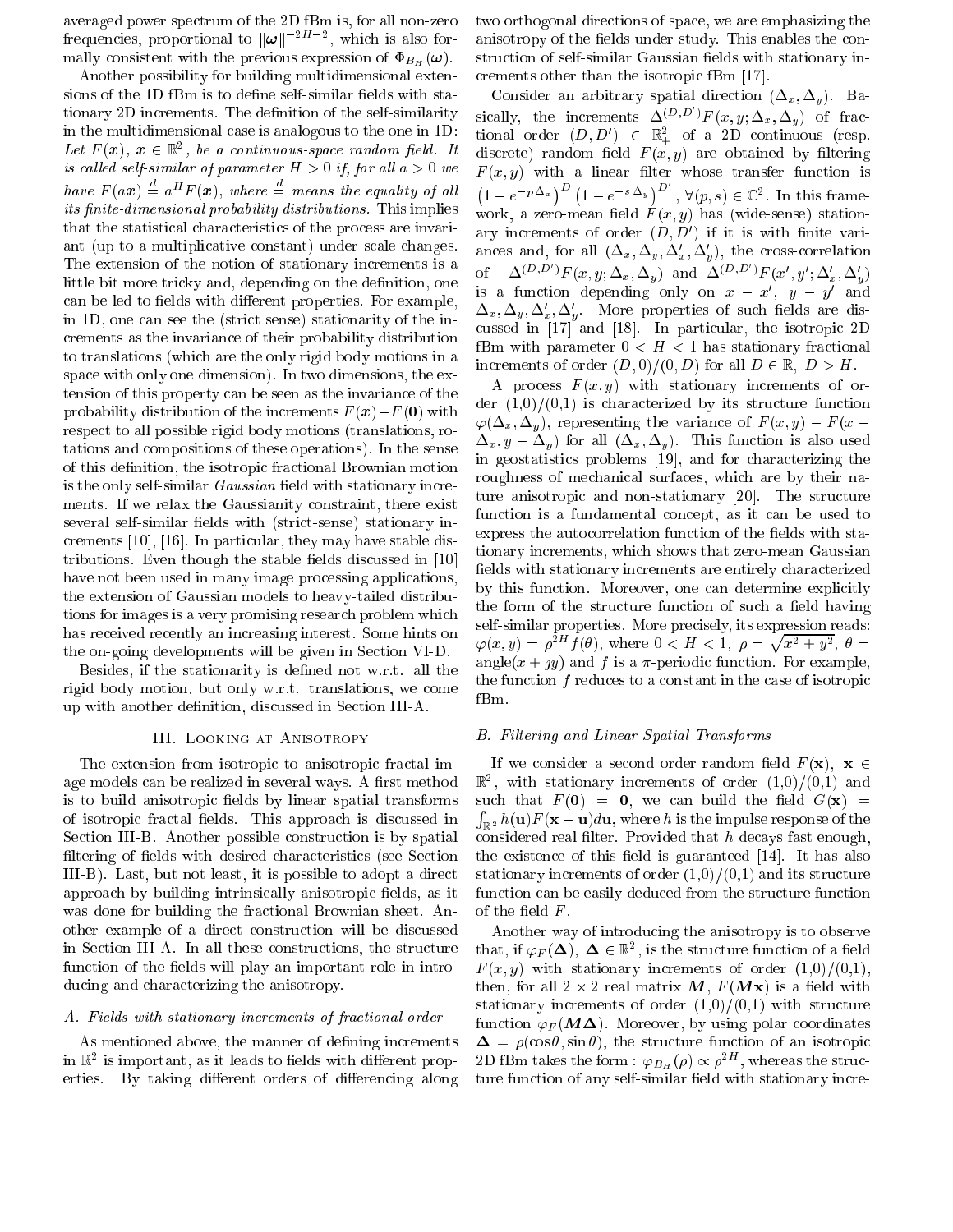ments of order  $(1,0)/(0,1)$  resulting from a linear spatial transformation of the 2D fBm will be:

$$
\varphi(\mathbf{M}\boldsymbol{\Delta}) \propto \rho^{2H} (1 - \alpha \cos\left[2(\theta - \theta_0)\right])^{H}.
$$
 (4)



Fig. 3. Anisotropic fields with structure function given by Eq.  $(4)$ , having resp. the parameters  $H = 0.2$ ,  $\alpha = 0.9$ ,  $\theta_0 = 2\pi/3$  (left), and  $H = 0.8, \ \alpha = 0.9, \ \theta_0 = \pi/3 \ \text{(right)}.$ 

The parameter  $\alpha \in [0,1]$  controls the degree of anisotropy, while  $\theta_0 \in [0, \pi]$  indicates the "privileged" direction of the field. More precisely, the increments have the smallest (resp. largest) variation in the direction  $\theta_0$  (resp.,  $\theta_0 + \pi/2$ ). The two extreme cases,  $\alpha = 0$  and  $\alpha = 1$ , correspond, respectively, to an isotropic fBm and to a completely oriented field obtained by stacking 1D fBm's along each line of direction  $\theta_0 + \pi/2$ .

#### IV. IS STATIONARITY A REALISTIC ASSUMPTION?

The stationary-increments property of fBm is useful because it allows to simplify the analysis. However, most real world images do not share this property. In order to obtain realistic models, one must consider more complex processes, which have non stationary increments of any order. One of the simplest fractal models that falls into this category is the *multifractional Brownian motion* (mBm). The major difference between the two processes is that, unlike fBm, the Hölder exponent of mBm is allowed to vary along the trajectory, a useful feature when one needs to model processes whose regularity varies in space, as is the case for most images. While all the properties of fBm are governed by the unique *number* H, a function  $H(x, y)$ is available in the case of mBm. Let us give two examples that explain why this is important. As we have seen, the long term correlations of the increments of fBm decay as  $k^{(2H-2)}$ , where k is the lag, resulting in long range dependence (LRD) when  $H > 1/2$  and anti-persistent behavior when  $H < 1/2$ . In this respect, fBm is "degenerated": Since  $H$  rules both ends of the Fourier spectrum, i.e. the high frequencies related to the Hölder regularity and the low frequencies related to the long term dependence structure, it is not possible to have at the same time a very irregular local behavior  $(H$  close to 0) and LRD  $(H > 1/2)$ . fBm is thus not adapted to model processes which display both those features, such as Internet traffic or certain highly textured images with strong global organization, as are e.g. MR brain images. In contrast, mBm

is perfectly fitted in this case. Another example is image synthesis: fBm has frequently been used for generating artificial mountains [3]. Such a modeling assumes that the irregularity of the mountain is everywhere the same. This is not realistic, since it does not take into account, e.g., erosion, which smoothes some parts of the mountains more than others. To model these and other fine features of landscapes, mBm is a much better candidate. We briefly present below the 1D mBm, then move to its 2D isotropic and non-isotropic extensions.

# $A.$   $1D$   $mBm$

The name "multifractional Brownian motion" was introduced in [21] to designate the following generalization of fBm: The mBm with functional parameter  $H(t)$  is the zero-mean Gaussian process defined as

$$
W_{H(t)}(t) \propto \int_{-\infty}^{0} [(t-s)^{H(t)-1/2} - (-s)^{H(t)-1/2}] dB(s)
$$
  
 
$$
+ \int_{0}^{t} (t-s)^{H(t)-1/2} dB(s), \quad (5)
$$

where  $H$  is a  $C^1$  function ranging in  $(0,1)$ . A harmonizable representation of mBm was introduced independently in [22]. The increments of mBm are in general neither independent nor stationary. When  $H(t) = H \ \forall t$ , mBm is an fBm of exponent  $H$ . The covariance of mBm reads [23]:

$$
R_{W_H}(t,s) \propto |t|^{H(t)+H(s)} + |s|^{H(t)+H(s)} - |t-s|^{H(t)+H(s)}
$$

One can show that, contrarily to fBm, the increments of mBm display LRD for all admissible functions  $H(t)$  (of course, the notion of long range dependence must be redefined carefully for non-stationary increments, see [23]).

The main feature of mBm is that its Hölder exponent varies in time: At each point  $t_0$ , it equals  $H(t_0)$  with probability one. This is in sharp contrast with fBm, where the almost sure Hölder exponent is constant: As announced above, mBm allows to describe phenomena whose regularity evolves in time/space. Equally with probability one, the Hausdorff and box dimensions  $[c, d]$  are both equal to  $2 - \min\{H(t), t \in [c, d]\}.$  Another important property of mBm is that it is asymptotically locally self-similar. Basically, this means that, at each  $t$ , there exists an fBm with exponent  $H(t)$  which is "tangent" to the mBm: A path of an mBm is thus a "lumping" of infinitesimal portions of  $fBm-s$  with well-chosen exponents [22].

Let us finally mention that one can define a generalized mBm where the function H is no longer restricted to be  $C^1$ but may be very irregular. This allows to model Gaussian processes with arbitrary local regularity, and is a useful tool for applications such as image segmentation [24].

#### B. Two-dimensional extensions of mBm

One can imagine various extensions of mBm in higher dimensions. We describe two versions that are direct generalizations of the ones considered in Section II-A for fBm.

An isotropic multifractional Brownian field  $W_{H(\mathbf{x})}$  is a centered Gaussian process, whose covariance function de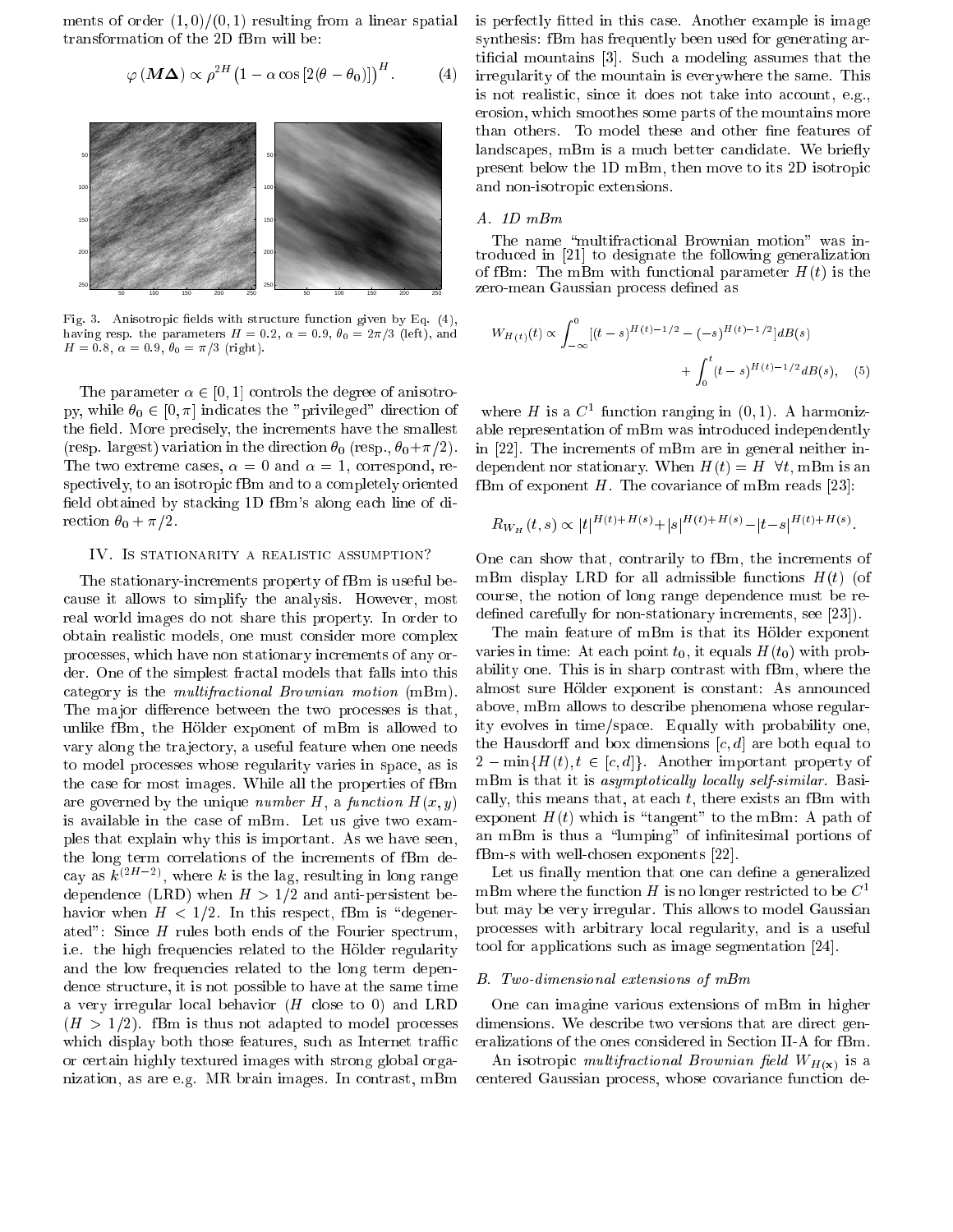pends on a deterministic function  $H(\mathbf{x}), \mathbf{x} \in \mathbb{R}^2$  and reads:

$$
E\left\{W_{H(\mathbf{x})}(\mathbf{x})W_{H(\mathbf{y})}(\mathbf{y})\right\} \propto \left\{\|\mathbf{x}\|^{H(\mathbf{x})+H(\mathbf{y})} + \|\mathbf{y}\|^{H(\mathbf{x})+H(\mathbf{y})} - \|\mathbf{x} - \mathbf{y}\|^{H(\mathbf{x})+H(\mathbf{y})}\right\}
$$

It admits a moving average representation extending in the obvious way (5) to several dimensions.

An anisotropic version called *multifractional Brownian* sheet  $(mBs)$  is obtained by extending the definition of the Brownian sheet. For  $H : \mathbb{R}^N \to (0,1)^N$  a smooth enough function, the mBs is the centered Gaussian field  $F_{H(x)}$  with autocorrelation function:

$$
E\left\{F_{H(\mathbf{x})}(\mathbf{x})F_{H(\mathbf{y})}(\mathbf{y})\right\} \propto
$$
  

$$
\prod_{i=1}^{N} \{|x_i|^{H_i(\mathbf{x})+H_i(\mathbf{y})}+|y_i|^{H_i(\mathbf{x})+H_i(\mathbf{y})}-|x_i-y_i|^{H_i(\mathbf{x})+H_i(\mathbf{y})}\}
$$

with  $\mathbf{x} = (x_i)_{1 \leq i \leq N}$  and  $\mathbf{y} = (y_i)_{1 \leq i \leq N}$  ( $N = 2$  for images). As in 1D, one an study the regularity properties of these two fields, and show that their Hölder exponents are controlled by the function  $H$ . Multifractional Brownian fields have been used in  $[25]$  for the modeling of X-ray images of bones in view of early dete
tion of osteoporosis. Another application is fine terrain modeling  $([26])$ .

# V. HOW TO ANALYZE AND SYNTHESIZE FRACTAL **SURFACES**

# A. Analysis

One of the most popular method for estimating the Hurst parameter of a fractal field is based on the wavelet analysis (WA). Being scaled and translated versions of a single oscillating function, wavelets [27] perform a mathematical zooming into signals. In the two-dimensional ase, wavelets (and wavelet pa
kets) also provide an appropriate tool for characterizing fields with fractal features. The most usual way to extend WA to 2 (or higher) dimensions is to consider separable wavelet bases. The underlying notion of scale invarian
e in the WA naturally relates it to nonstationary self-similar pro
esses, whose statisti
al properties are invariant under scale changes. This special relation was first pointed out for the 1D fBm [28]: wavelet coefficients of fBm form stationary sequences at a given scale and satisfy a "power-law" property. Applied to the 2D isotropic fBm, this means that the variance of its wavelet coefficients at resolution level j is proportional to  $2^{j(2H+2)}$  [29]. Written in logarithmic scale, this leads to a simple method for estimating the Hurst parameter of an isotropi fBm. In the case of 2D separable wavelets, we have three different regression lines allowing to estimate  $H$ , corresponding to the horizontal, vertical and diagonal details. A more precise estimation of  $H$  can be obtained by making a joint linear regression on all the subbands.

Under some assumptions on the number of vanishing moments of the WA, the same property of stationarization was shown to be consistent with the properties of more general 1D random processes with stationary increments [30], [31],

[32] and the results have also been extended to fields with stationary increments of arbitrary fractional order [18].

Other lassi
al methods for estimating the Hurst parameter in
lude the boxounting and the variation method  $[33], [34],$  maximum likelihood estimates  $[35], [36], [37],$ least squares regression in the spectral domain [38], methods based on the log-periodogram [39], or estimators based on the moments of the increments  $[40]$ ,  $[41]$ . The fractal dimension has also been measured by morphological covers  $[42]$  or by algorithms adapted to a specific application, but derived from existing methods (e.g., the "reticular cell counting" method [43], related to spectral algorithms or the "fractal interpolation function models"  $[44]$ ).

## B. Synthesis

Several methods have been proposed for synthesizing fractional Brownian fields. Synthesizing fBm's is by no means an easy process, especially if one needs to build large images. The problem lies mainly in the non-Markovian nature of fBm. The Choleski method allows exa
t synthesis, but a plain implementation requires a large omputational time and a large amount of memory. Under some minor restrictions, it is possible to use fast and efficient algorithms for Choleski de
omposition, but various approximate methods have also been designed that allow reasonable 
omputer time/memory requirements.

We first describe the steps involved in the Choleski method. We wish to generate samples of an index- $H$ fBm  $B_H$  at N equidistant points of [0,1]. The discrete increments  $\Delta B_H(k/N)$  =  $B_H(k/N) - B_H((k 1/N$ ) form a stationary Gaussian sequence with zero mean, and the statistical properties of the vector  $\Delta B_H =$  $(\Delta B_H(1/N), \Delta B_H(2/N), \ldots, \Delta B_H(1))$  are determined by its autocovariance matrix  $A_N$ . Since  $A_N$  is positive definite, it may be written using its Choleski decomposition as  $A_N = L_N L_N^T$  where  $L_N$  is an invertible lower triangular matrix. Let  $\Delta Y_N$  be an N-sample realization of a unit varian
e entered white Gaussian noise. Then it is lear that the autocovariance matrix of the random vector  $L_N \Delta Y_N$ is exactly  $A_N$ . Setting  $\Delta B_H = L_N \Delta Y_N$ , we thus generate a realization of  $B_H$  as  $B_H(k/N) = \sum_{n=1}^{\kappa} \Delta B_H(p/N)$ . The synthesis of an fBm is now reduced to the computation of  $L_N$  from  $A_N$ . Note that the procedure above may be applied for synthesizing any dis
rete Gaussian pro
ess. A direct method for general Choleski factorization has complexity  $O(N^3)$  and cannot be used for building large traces. Fortunately, when the pro
ess is stationary (this is why we work with  $\Delta B_H$  rather than  $B_H$ ) and when the samples are equi-spa
ed, the onsidered matrix is Toeplitz and one an use fast algorithms, su
h as the S
hur or Levinson ones, which have complexity  $O(N^2)$  and need  $O(N)$  memory. It is possible to do even better if one forces  $N$  to be a power of 2. Su
h a requirement is ommon to many methods (e.g. FFT or dyadic wavelet-based algorithms). Then, the *dou*bling Schur algorithm  $(145)$  allows the complexity to be reduced to  $O(N(\log_2(N))^2)$ . This method was used in [46] to synthesize 1D fBm's with 131072 sample points and 2D fBm's with  $2048 \times 2048$  sample points.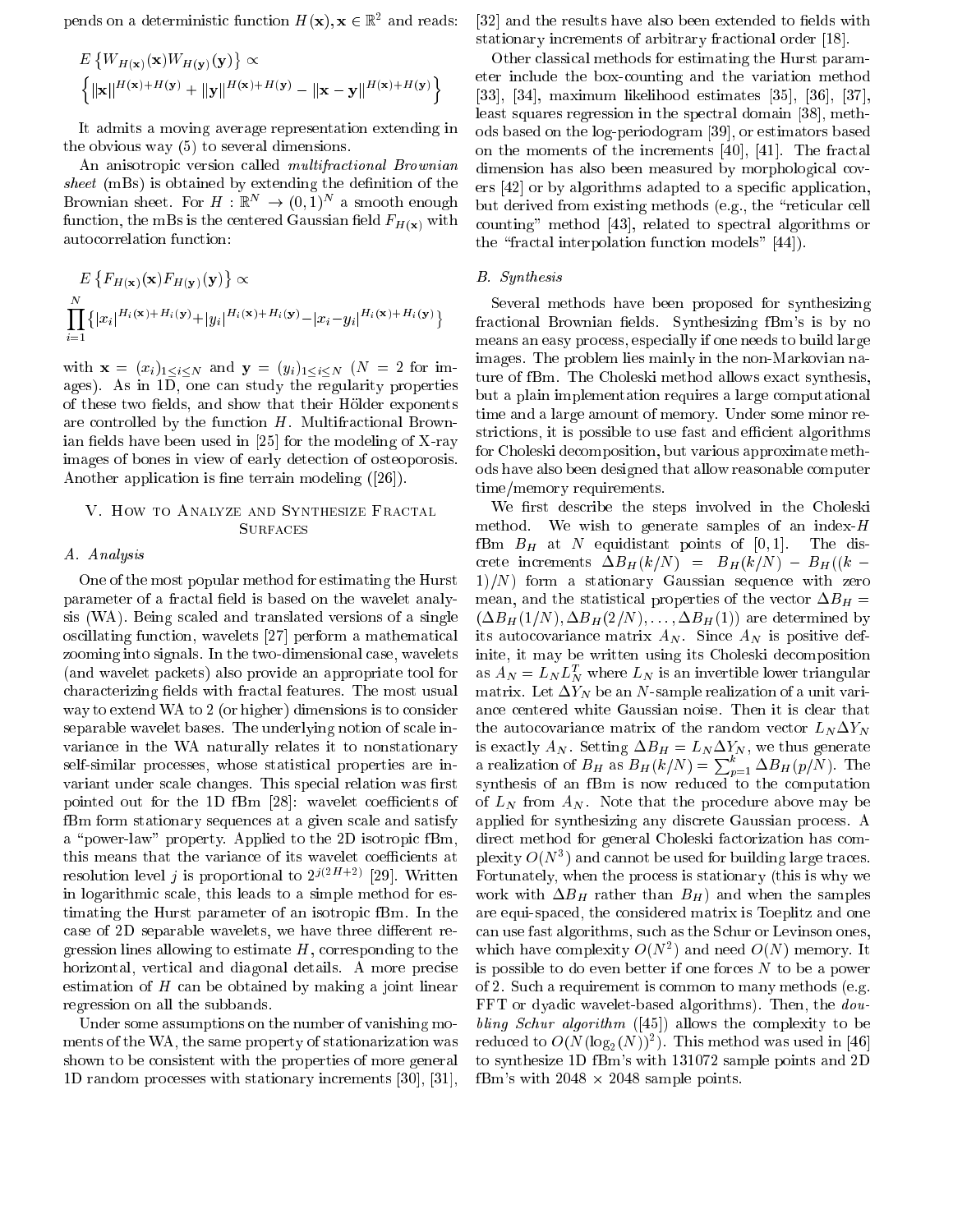Let us now briefly comment on some approximate methods. The oldest one is the midpoint displa
ement algorithm. In the ase of Brownian motion, this is the original construction by P. Lévy of the Wiener process. This method has a linear complexity [47]. When  $H \neq 1/2$ , however, the resulting pro
ess has se
ond order properties that differ significantly from those of fBm. In [48], [37], an improvement of this s
heme is proposed, whi
h allows to re cover approximately the right covariance function with a low computational burden. The algorithm is based on the notion of a multiscale process, and improves on the classical method by using statisti
al des
riptions of the interpolation and displa
ement steps.

Wavelet based methods [49] rely mainly on the fact that the wavelet transform acts as a 'whitening filter' on fractional Brownian motion. This allows easy synthesis of the wavelet coefficients of fBm. However, the problem of building the low frequency non-stationary approximation of the signal remains. Other wavelet methods  $([50], [29])$  assume that the detail coefficients are uncorrelated, thus leading to " $1/f$ -type" fields rather than 2D-fBm.

A spe
tral method for generating an approximation of a two dimensional  $N \times N$  fBm is the incremental Fourier synthesis described in [51]. The idea is to create first a periodic random field of size  $2N \times 2N$  with statistics close to those of the in
rements of the 2D-fBm over half the spatial period. Such random fields are easy to generate because their Karhunen-Loève transform is simply the two dimensional dis
rete Fourier transform. The approximate 2D-fBm is then obtained by adding up the in
rements. The complexity of this method is  $O(N^2 \log_2(N))$ . This method can also be used to generate anisotropic fields with stationary increments [52]. Other approximate Fourier methods include the ones described in  $[3]$  and  $[53]$ .

Finally, while methods based on differential models are interesting because they have a physical meaning, they do not yield correct approximations to fBm. In fact, these methods are used to study generic  $1/f$  noises ([54]).

Let us now discuss the synthesis of mBm. The usual te
hnique is based on the property that a path of an mBm with function  $H(t)$  is "tangent" at each  $t_0$  to the one of an fBm with exponent  $H_0 = H(t_0)$  (see [21]). This allows to generate a sample path of an mBm  $B_{H(t)}(t)$  at the N points  $(t_i)$  by generating first N plain fBm-s  $B_i$  with exponents  $H_i = H(t_i)$ . One then lumps together the appropriate points  $B_i(t_i)$ . The complexity of the procedure is  $O(N^2(\log_2(N))^2)$ . An alternate method is to make use of the Choleski decomposition to generate directly the samples of an mBm. The complexity is now  $O(N^3)$ : This second method is thus more complex than the first one, but it is exa
t, whereas the previous one is approximate.

# VI. DISCRETE FRACTIONAL MODELS FOR A DIGITIZED **WORLD**

Continuous fields, and in particular fractal fields, have to be sampled in order to be pro
essed. Another approa
h, whi
h may appear mu
h easier to apply in pra
 tice, is to define directly discrete-space models. This

idea is also supported by the fact that the increments of continuous-space self-similar fields present long-range dependen
e (LRD) properties. They an be modeled by 2D extensions of *fractionally integrated auto-regressive moving* average (FARIMA) processes, which have been successfully used in finance, hydrology and other applications. The 2D FARIMA fields can be built in an isotropic or anisotropic manner, the latter being much more flexible in taking into account the characteristics of natural scenes. These models also onstitute a dis
rete alternative to the 2D fra
tional Gaussian noise. Another argument in favor of discretespa
e models is that the parameter estimation methods will be dire
tly derived from the lassi
al approa
hes existing in the literature for time-series analysis.

# A. Long-range dependence and fractal processes

For a stationary second-order random process,  $(X(k))_{k\in\mathbb{Z}}$ , the LRD is defined by the non summability of its autocorrelation function  $\Gamma(k)$ . In particular, a condition of LRD is the existence of a parameter  $d \in (0, 1/2)$  such that:  $\lim_{k\to\infty} k^{1-2d} \Gamma(k) = K_{\gamma}$ , with  $K_{\gamma} \in \mathbb{R}_+^*$  or, equivalently, the power spectrum density is divergent at the origin:  $\lim_{\omega\to 0} |\omega|^{2a} \mathcal{S}(\omega) = K_{\mathcal{S}}$  with  $K_{\mathcal{S}} \in \mathbb{R}_+$ . Defining  $H = 1/2 + d$ , the LRD appears for  $H \in (1/2, 1)$ . A typical example of an LRD process is the (discrete-time) fractional Gaussian noise  $(fG_n)$  described in Section II-A.

Another example of LRD pro
esses are FARIMA pro cesses, also called fractionally differenced noises, which have been introduced by Hosking [55]. The psd of a FARIMA $(0,d,0)$  process is  $\mathcal{S}(\omega) = \sigma^2 |\sin(\omega/2)|^{-2d}$ . It can be remarked that, for  $\omega \to 0$ , it is equivalent to that of the fGn. The constraint  $d > 0$  leads to LRD, whereas  $d < 1/2$ is necessary for finite variance.

# B. Gaussian FARIMA models and related anisotropi fields

A possible bidimensional extension of the fra
tional Gaussian noise  $[11]$  is an isotropic field with 2D psd  ${\cal S}(\omega_x, \omega_y) \, \propto \, \big(\omega_x^2 + \omega_y^2\big)$  $\int_{0}^{-2a}$ ,  $0 < d < 1/2$ . The link between d and the Hurst parameter is then:  $2d = H$ . Its dis
rete-spa
e equivalent is an isotropi 2D FARIMA. This is a zero-mean Gaussian field with psd:

$$
S(\omega_x, \omega_y) \propto \left(\sin^2 \frac{\omega_x}{2} + \sin^2 \frac{\omega_y}{2}\right)^{-2d}
$$

:

When  $\omega_x \to 0$  and  $\omega_y \to 0$ , the psd of the 2D FARIMA pro
ess tends towards that of the isotropi fGn.

As already pointed out, it is often useful to dispose of an anisotropic model for LRD fields. It can be built in the same way as the isotropic 2D fractionally differenced Gaussian noise, taking into account jointly the long-range dependen
e properties, the anisotropy and the dire
tionality in the image. A form for the spectral density answering to these requirements is:

$$
S(\omega_x, \omega_y) = \sigma^2 I(\omega_x, \omega_y)^{2(1-d)} A_{\alpha, \varphi}(\omega_x, \omega_y)^{-2}
$$

where  $A_{\alpha,\varphi}(\omega_x,\omega_y) = (1 - \alpha \cos \varphi) \sin^2 \frac{\omega_x}{2} + (1 + \alpha \cos \varphi)$  $\sin^2 \frac{\pi}{2} - \frac{1}{2} \alpha \sin \varphi \sin \omega_x \sin \omega_y$ . This expression is able, on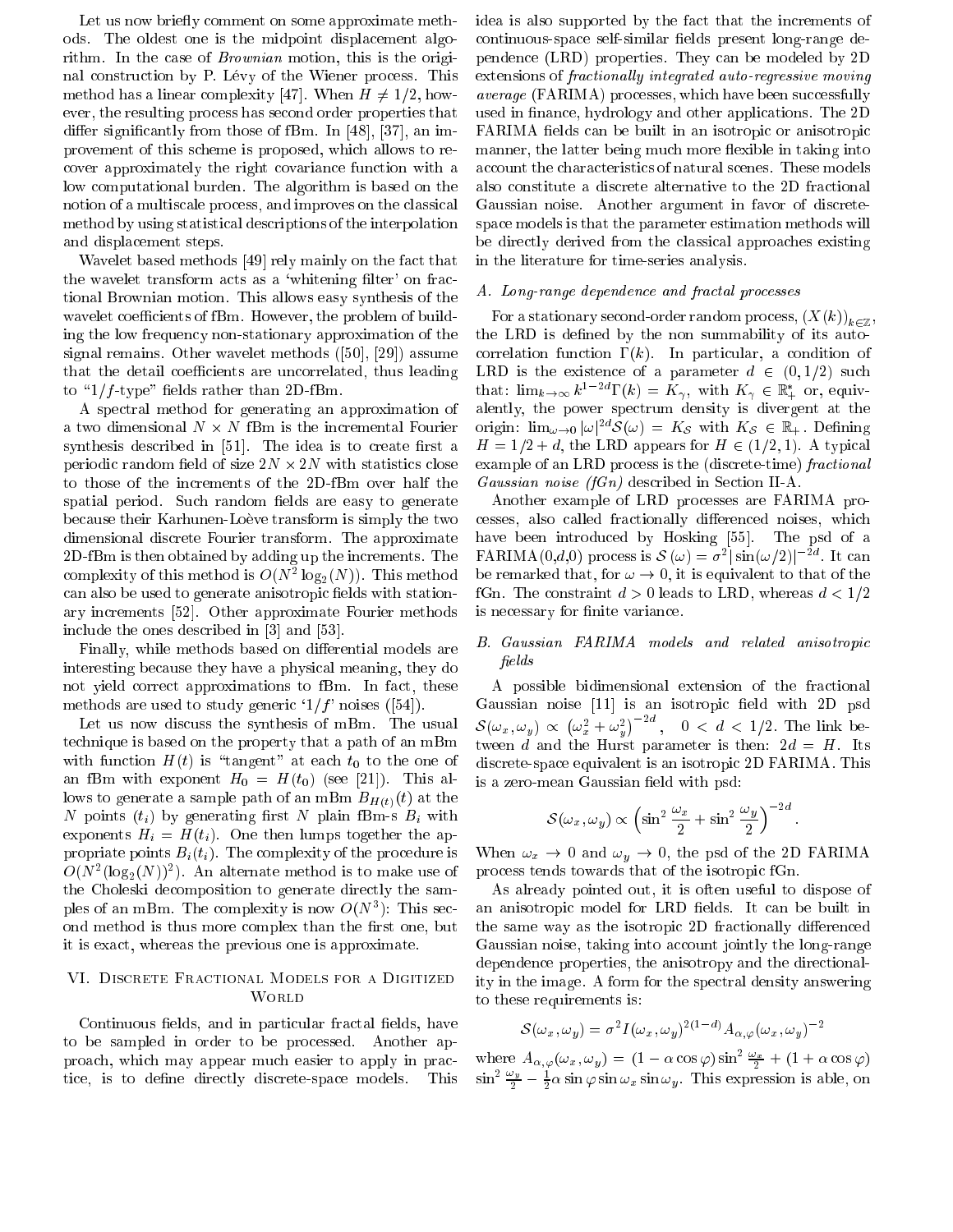the one hand, to model an isotropic part:  $I(\omega_x, \omega_y)$  =  $\sin^2 \frac{\omega_x}{2} + \sin^2 \frac{\omega_y}{2}$ , depending only on the fractional coefficient  $d$  and capturing the LRD behaviour, and, on the other hand, an anisotropic part  $A_{\alpha,\varphi}(\omega_x,\omega_y)$  depending only on  $\alpha > 0$  and  $\varphi \in [0, 1)$ . A polar coordinates change  $(\omega_x, \omega_y) = \omega_r(\cos \omega_\theta, \sin \omega_\theta)$  in the previous expression helps in studying the psd in the neighborhood of the origin of the spatial frequency plane. Indeed, for  $\omega_r \to 0$ , we get  $\mathcal{S}(\omega_r \cos \omega_\theta, \omega_r \sin \omega_\theta) \sim$  $\omega_x^{-4d}$   $[1 + \alpha - 2\alpha \cos^2 (\omega_\theta - \frac{\varphi}{2})]^{-1}$  For an LRD field, this spectral density diverges at the frequency  $(\omega_x, \omega_y) = (0, 0),$ for  $d > 0$ . Another constraint comes from the fact that, in order to define the correlation function of the field, the integral of its psd has to be finite, and this leads to  $d < \frac{1}{2}$ . The form of the psice the psa near the inter-section also suggest the inter-section also suggest the interpretation of the parameters hara
terizing the model (see Fig. 4). The parameter  $\varphi/2 \in [0, \pi)$  determines the orientation of the resulting field: the psd is maximum in the neighborhood of the origin for  $\omega_{\theta} = \varphi/2$  and therefore the privileged direction in the field is  $\varphi/2 + \pi/2$ . The parameter  $\alpha \in [0, 1)$  characterizes the dispersion of the psd of the field around this privileged direction and is called the anisotropy coefficient. In particular, we remark that, for  $\alpha = 0$ , we find an isotropic model. The fractional parameter  $d$  determines the degree of "roughness" of the field. The closer d to  $1/2$ , the "smoother" the field. Note also that the LRD and the anisotropy terms being separated when  $\omega_r \rightarrow$  0, the orientation and the roughness of the field can be tuned independently. The influence of these parameters on the generated texture are illustrated in Fig. (5).



Fig. 4. Level sets of the psd of the anisotropic fractional Gaussian noise, for:  $\varphi = -\pi/5, \alpha = 0.97, d = 0.3$  (left)  $\varphi = \pi/5, \alpha = 0.17, d =$ 0.3 (right). The angle  $\varphi/2$  is measured clockwise w.r.t. the vertical axis.

The four parameters of the model:  $\sigma^2$ , d,  $\alpha$ ,  $\varphi$ , can be easily estimated in the noise-free ase, either by a least mean squares approach, or by maximum likelihood [14]. The first method relies on the fact that an asymptotically unbiased estimator of  $\log \mathcal{S}(\omega_x, \omega_y)$  is, for  $(\omega_x, \omega_y) \neq (0, 0)$ ,  $\log P_N(\omega_x, \omega_y) + \gamma \; (\gamma \cong 0.57721),$  where  $P_N(\omega_x, \omega_y)$  is the periodogram of the observed image. In the second case, one an use the Whittle spe
tral approximation to derive an explicit form for the log-likelihood [56], [57]. When the realizations of the anisotropi FARIMA are orrupted by an additive Gaussian noise, the dire
t estimation of parameters from the log-likelihood expression leads to a omplex non-linear optimization. This an be alleviated by an "expectation-maximization" (EM) approach [58]. At

ea
h iteration of the algorithm, an optimization of the same omplexity as that of the noiseless model is performed.

#### C. Non stationary extensions

It is also important to note that it is possible to propose nonstationary extensions of the FARIMA 2D fields [14]. A construction of such fields has been detailed in [59]: starting from a stationary field  $(U(n, m))_{(n,m)\in\mathbb{Z}^2}$ , we first filter it by the filters with frequency responses

$$
G_x(\omega_x, \omega_y) = (1 - e^{-j\omega_x}) \left[ \sin^2 \left( \frac{\omega_x}{2} \right) + \sin^2 \left( \frac{\omega_y}{2} \right) \right]^{-1/2}
$$

and  $G_y(\omega_x, \omega_y) = G_x(\omega_y, \omega_x)$ . The resulting fields  $B_x$  and  $B_y$  are stationary and can be considered as the increments of a non-stationary field  $F(n, m)$  with stationary increments of order  $(1,0)/(0,1)$ . This one can be constructed by summing up in an appropriate way  $B_x$  and  $B_y$ . Moreover, if the original field  $U(n, m)$  is the anisotropic FARIMA field defined in Section VI-B, then  $(F(n, m))_{(n,m)\in\mathbb{Z}^2}$  is a field with stationary increments of order  $(\alpha, 0)/(0, \alpha)$ , for all  $\alpha \in \mathbb{R}$ ,  $\alpha > 2d$ . Therefore, these fields are the discrete-space equivalent of the continuous-space models with stationary increments of fractional order discussed in Section III-A. In particular, for isotropic fields, they represent dis
rete-spa
e ounterparts of the isotropi 2D fBm.



Fig. 5. Left: discrete-space fractional noise with  $\varphi = \pi/3, \alpha =$ 0.97,  $d = 0.3$ . Right: non-stationary field with stationary increments, having the above realization as first-order increment.

#### D. Non-Gaussian Fra
tional Fields

The driving noise in the discrete anisotropic model disussed so far has a Gaussian distribution. A large lass of distributions an be approximated by Gaussian mixtures and texture models ombining su
h distributions with LRD characteristics have been proposed in [60]. However, in some applications (e.g. SAR, ultrasound or astronomical imaging), the analyzed fields may be highly variable and it may be interesting to use "heavy" tail probability distributions. In particular, stable processes have turned out to be good models for many impulsive signals and noises. Alpha-stable distributions have infinite variance, undefined higher-order moments and, in general, there does not exist an explicit form for their probability densities  $[61]$ ,  $[10]$ . They are however interesting in linear modeling, as linear transforms preserve the distribution of any linear ombination of i.i.d.  $\alpha$ -stable random variables. Alpha-stable 2D discrete-space processes having LRD properties have been studied in  $[62]$ .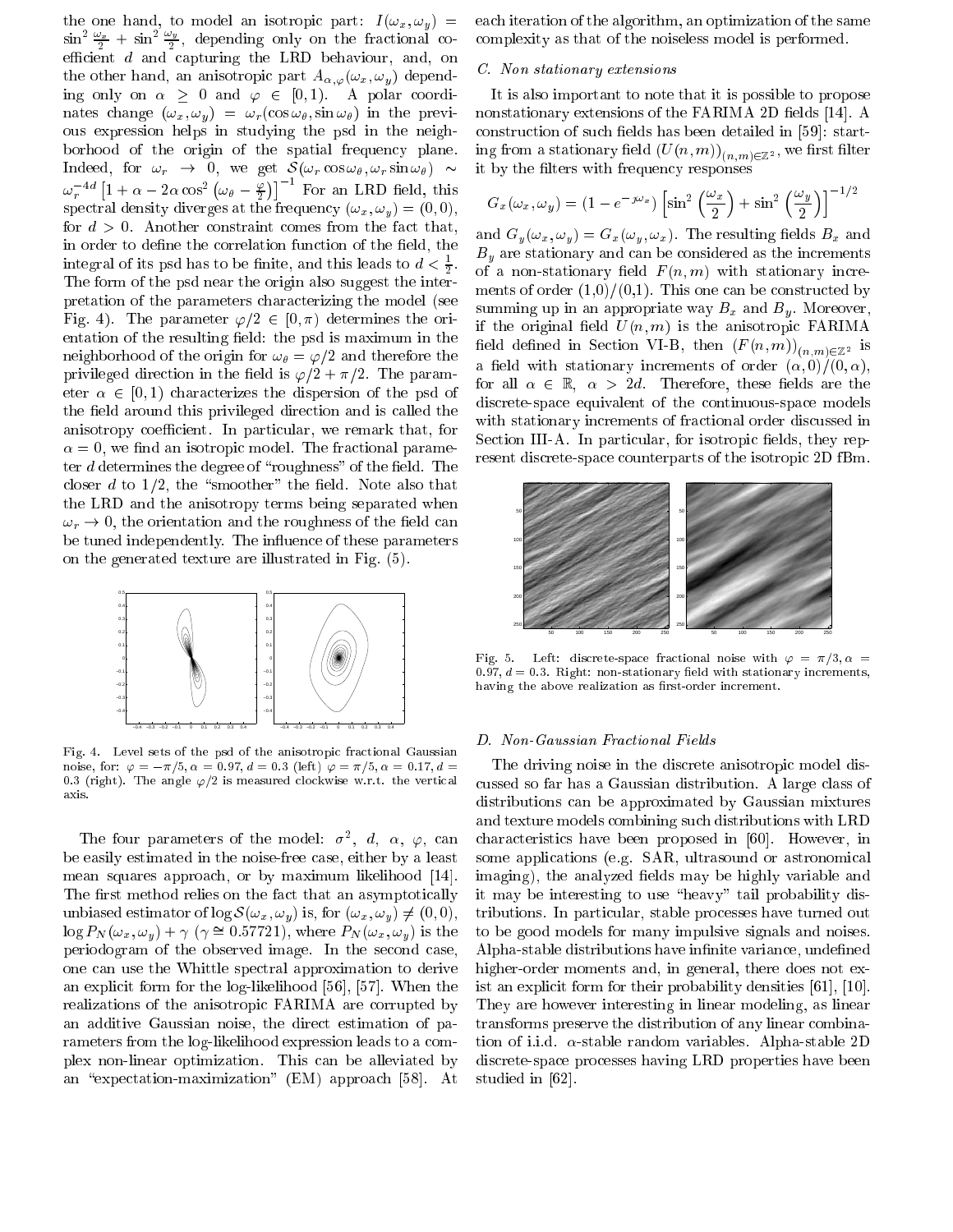# VII. MULTIFRACTAL SURFACES

Multifractal analysis is concerned with the study of the regularity structure of functions or processes, both from a local and global point of view. More precisely, one starts by measuring in some way the pointwise regularity, usually with some kind of Hölder exponents (see Section II-A or  $[12]$ ). The second step is to give a global description of this regularity. This can be done in a geometric fashion, using Hausdorff dimension, or in a statistical one through a large deviation analysis. We describe below a simplified version of multifractal analysis in the framework of image processing. Let  $X(t)$ ,  $t \in T = [0,1]^2$  denote the image.

The *Hausdorff spectrum*  $f_h(\alpha)$  describes the structure of the function  $t \mapsto \alpha(t)$  (where  $\alpha(t)$  is the Hölder exponent at  $t$ ) by evaluating the size, as measured by the Hausdorff dimension, of its level sets. In other words, one sets  $f_h(\alpha) = \dim_H \{ t \in T, \alpha(t) = \alpha \},$  where  $\dim_H(E)$  denotes the Hausdorff dimension  $[63]$  of the set  $E$ . Since each  $E_{\alpha}$  is included in T,  $f_h$  takes values in  $[0,2] \cup \{-\infty\}$  (the value  $-\infty$  occurs when  $E_{\alpha}$  is empty, while  $f_h(\alpha_0) = 2$  indicates that a whole region in the image has exponent  $\alpha_0$ ). ¿From a heuristic point of view, the Hausdorff multifractal spectrum thus describes the "size" of the set of pixels in the image which have a given regularity. For instance, if  $f_h(\alpha_0) = 2$  for some  $\alpha_0 > 2$  and  $f_h(\alpha) < 2$  for all  $\alpha \neq \alpha_0$ , then we know that almost all points in the image have regularity  $\alpha_0$  and thus that the image is almost everywhere smooth, because  $\alpha_0 > 2$ .

Another global description of the local regularity is provided by the *large deviation multifractal spectrum*,  $f_a(\alpha)$ . A heuristic way to introduce  $f_g$  is as follows. Fix an integer *n* and partition the image into  $n^2$  boxes of size  $1/n^2$ . Now pick a box at random. One defines  $f_g(\alpha)$  by writing that the probability that the chosen box has a regularity  $\alpha$  behaves as  $n^{-(2-f_g(\alpha))}$ , when n is large. Thus, roughly speaking,  $f_g(\alpha)$  measures the rate of decay, when *n* tends to infinity, of the probability that a randomly picked region of size  $1/n^2$  has regularity  $\alpha$ . In particular, if  $f_q(\alpha)$  is strictly smaller than 2, then the probability of observing a regularity  $\alpha$  goes to 0 exponentially fast, with exponential rate  $2 - f_q(\alpha)$ : when *n* is "large", "most" pixels have an  $\alpha$ such that  $f_g(\alpha) = 2$ . We mention that it is natural to interpret  $f_g$  as a rate function in a large deviation principle. The theory of Large Deviations provides conditions under which such rate functions may be calculated as Legendre transforms of moment generating functions. When applicable, this procedure yields a more robust estimation than a direct computation. In general, this allows to define a new spectrum, the Legendre spectrum, not considered here.

Multifractal analysis has been the subject of numerous studies both in the deterministic and random cases. A very partial list of references is  $[64]$ ,  $[65]$ ,  $[66]$ ,  $[67]$ ,  $[68]$ . Many works have been devoted to the comparison of the spectra and their computation in various cases. In particular, it is shown for instance in [69] that the inequality  $f_h \n\leq f_g$ holds in full generality. The spectra have been determined most notably in the case of multiplicative cascades [70], for which one has equality between  $f_h$  and  $f_g$  (one then

says that the multifractal formalism holds). The Hausdorff spectrum of Lévy processes was computed in [71], and the  $f_h$  and  $f_g$  spectra of a large class of Gaussian processes are given in [72]. Multifractal analysis has a number of important applications in image processing, some of which are described in the next section.

# VIII. APPLICATIONS

Some application of the fractal modeling of surfaces have already been mentioned, like texture analysis and synthesis, others will be discussed in this section.

## A. Geophysical fields simulation

A popular way to synthesize various geophysical phenomena is to use multifractals. The starting point of the method is based on the remark that the simplest models leading to processes with non-trivial spectra  $(i.e.$  not reduced to a point) are the so-called *multiplicative cas*cades, and that these kinds of cascades are believed to occur commonly in many natural phenomena. To construct the crudest cascade, choose a real number  $m_0$  in  $(0,1)$  and set  $m_1 = 1 - m_0$  (these are called the "weights"). Split the unit interval into two halves, and assign measure  $m_0$ to  $[0,1/2]$  and measure  $m_1$  to  $[1/2,1]$ . Iterate this process so that at step  $n$  we are dealing with dyadic intervals  $[k2^{-n}, (k+1)2^{-n}]$ , each having a given measure  $\mu_{n,k}$ . Then split each of these interval into two halves, and put measure  $m_0\mu_{n,k}$  on the left one and measure  $m_1\mu_{n,k}$  on the right one. One shows that this procedure allows to define a limiting measure when *n* tends to infinity, called the *binomial measure.* The binomial measure has a multifractal spectrum looking like the mathematical symbol  $\bigcap$ . More complex versions of these multiplicative processes are expected to be good models in a wide variety of fields including turbulence [68], [67], DLA [73], financial data modeling [74], Internet traffic [75], [76], geophysics [77], ... In particular, random multiplicative cascades with a continuous scale parameter *(i.e.* defined on a continuum of scales rather than dyadic ones) and a Lévy stable distribution for the weights were used in a series of works [78] to model various multidimensional geophysical phenomena, including clouds and oceans.

Let us finally mention another method for synthesizing clouds based on a wavelet model called TAON [79]. Images obtained with this model are displayed on Fig. 6.



Fig. 6. Cloud images obtained using TAON.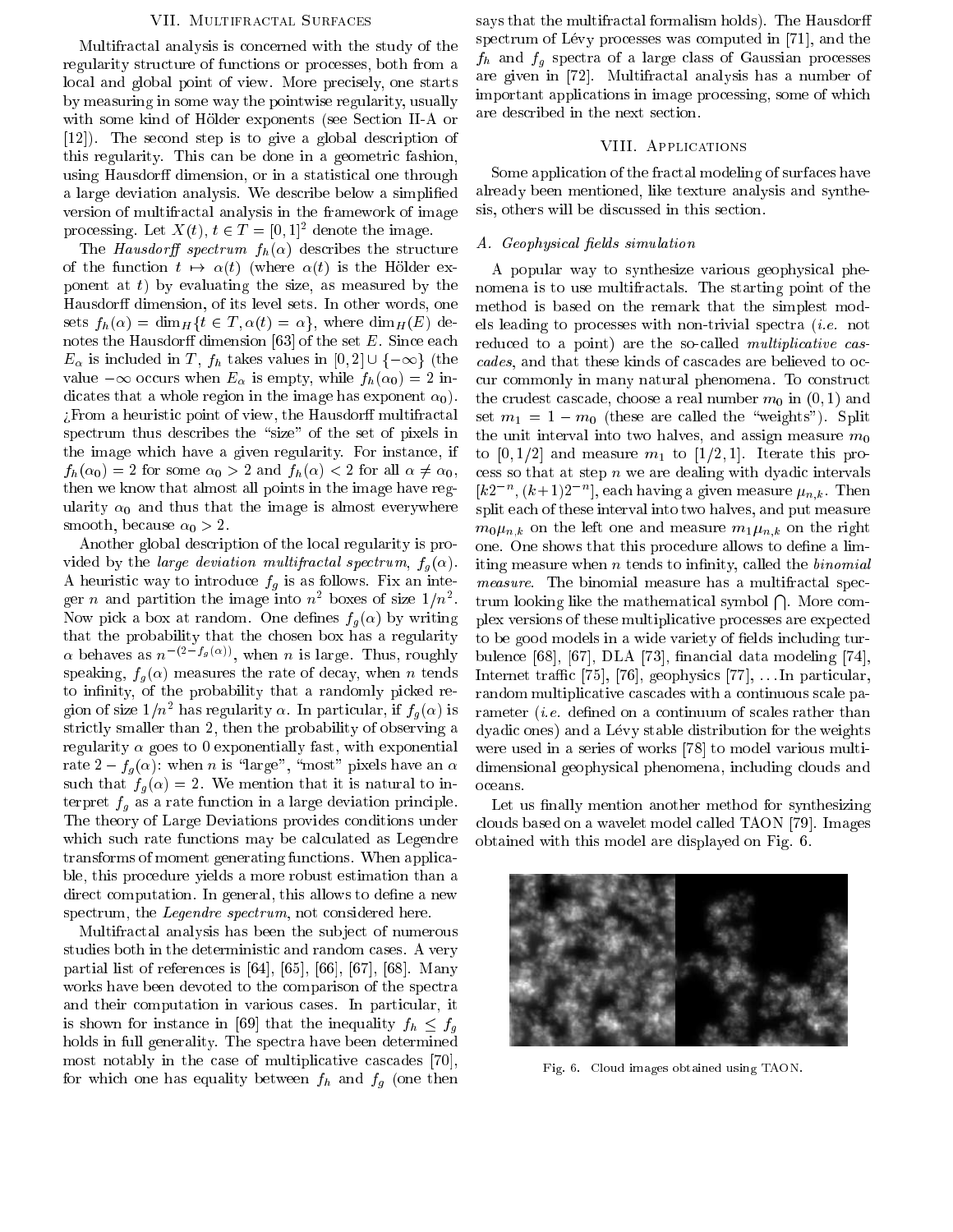#### B. Medical applications

Fractal Brownian fields have been early used to model textures and the Hurst parameter has been estimated in view of segmentation and classification  $[80]$ ,  $[81]$ ,  $[82]$ . Recently, isotropic and non-isotropic 2D fBm and multifractional Brownian fields have been used for early detection of osteoporosis from X-ray images  $[25]$ ,  $[83]$ .

# C. Satellite imaging

An isotropi FARIMA model with a non-Gaussian (onesided exponential) white noise driving sequence was used in radar [84] to simulate the texture in synthetic aperture radar (SAR) imagery for o
ean surveillan
e. The isotropy of the model was established based on the symmetry of the periodogram for the RADARSAT lutter. This model, ombining a LRD part with an ARMA short-range dependence part, was shown to better fit the experimental clutter power spe
tral density than both a MA model and a simple fractional differencing field. Other applications in SAR imagery concern radar image data classification [85], [86] and the characterization and segmentation of hydrological basins [87], both based on the fractal dimension.

#### D. Image segmentation

In many applications, the information contained in the local regularity of images is more important than the actual values of the grey levels. A typi
al example is edge detection: edges are not modified by an affine transformation of the grey levels, while they always orrespond to low regularity pixels. It thus seems reasonable to expect that estimating the Holder exponents of the image will yield relevant information for segmentation. In the specific case of edge dete
tion, one needs an additional, global, information. Indeed, the property of being an edge point is not only local: by definition, the set of the edges in the image has the geometry of a set of lines (as opposed to 2D regions or isolated points), and thus must be of dimension 1. From a different, statistical, point of view, one also has that the probability that a randomly hosen pixel in an image of size  $n^2$  pixels is an edge point should be of the order of  $1/n$ . We may then characterize edges as points which have specific, low regularities (this is a local criterion, measured through the Hölder exponent  $\alpha$ ) and such that the associated spectra value are  $f_h(\alpha) = 1$  (because edges are 1D objects) and  $f_q(\alpha) = 1$  (because they have a given, resolution-dependent, probability to occur). Multifractal edge detection thus consists in first estimating  $f_g$  and then classifying as edge points those pixels whose Hölder exponent  $\alpha$  is such that  $f_q(\alpha) = 1$  (one assumes that the multifractal formalism is valid, *i.e.*  $f_h = f_g$ . An example of a multifra
tal segmentation is displayed on gure 7. See [8] for more on this topic.

# E. Image denoising

The problem of image denoising may also be treated with multifractal methods. Intuitively, it seems clear that most points in a s
ene whose overall appearan
e is noisy (as



Fig. 7. Original image (left) and edges obtained through multifractal segmentation (right).

for instan
e SAR images) will have a low regularity. To the contrary, "smooth" images contain mostly points with high values of  $\alpha$ . In terms of the multifractal spectrum, noisy images have a "large"  $f_g (\alpha)$  for "small" values of  $\alpha$ , and have  $f_q(\alpha) < 2$  for  $\alpha \geq 2$ . For "clean" images,  $\sup_{\alpha<2} f_g(\alpha) < 2$ , and the maximum of  $f_g$  is reached for exponents larger than 2. In order to denoise an image, a natural idea is then to modify it so that its multifra
tal spectrum is translated towards large values of  $\alpha$ : in this way, the regularity of each point is increased, but the shape of the spe
trum is left un
hanged. As a onsequen
e, the image be
omes more readable while the respe
tive strength of ea
h singularity remains the same (i.e. a noisy point on a contour will still be, after processing, more irregular than a noisy point in a smooth zone). From a practical point of view, the shift in Hölder regularity is obtained through a non linear manipulation of the wavelet coefficients of the image (see [88] for a detailed explanation). This method allows in particular to process efficiently certain SAR images which resist most other techniques, as shown in Fig. 8.



Fig. 8. Original SAR image (left) and its multifra
tal denoising (right): the multifractal spectrum of the image is shift through a non linear manipulation of its wavelet coefficients.

#### F. Interpolation of fractal surfaces

In missing data problems, one can be interested in realizing a linear interpolation of a field exhibiting fractal features. The statistical interpolation of nonstationary fields (as those we have seen so far) does not enter the lassi
al framework of mean-square prediction problems for stationary processes [89]. However, if we restrict our analysis to fields having stationary increments, it is possible to extend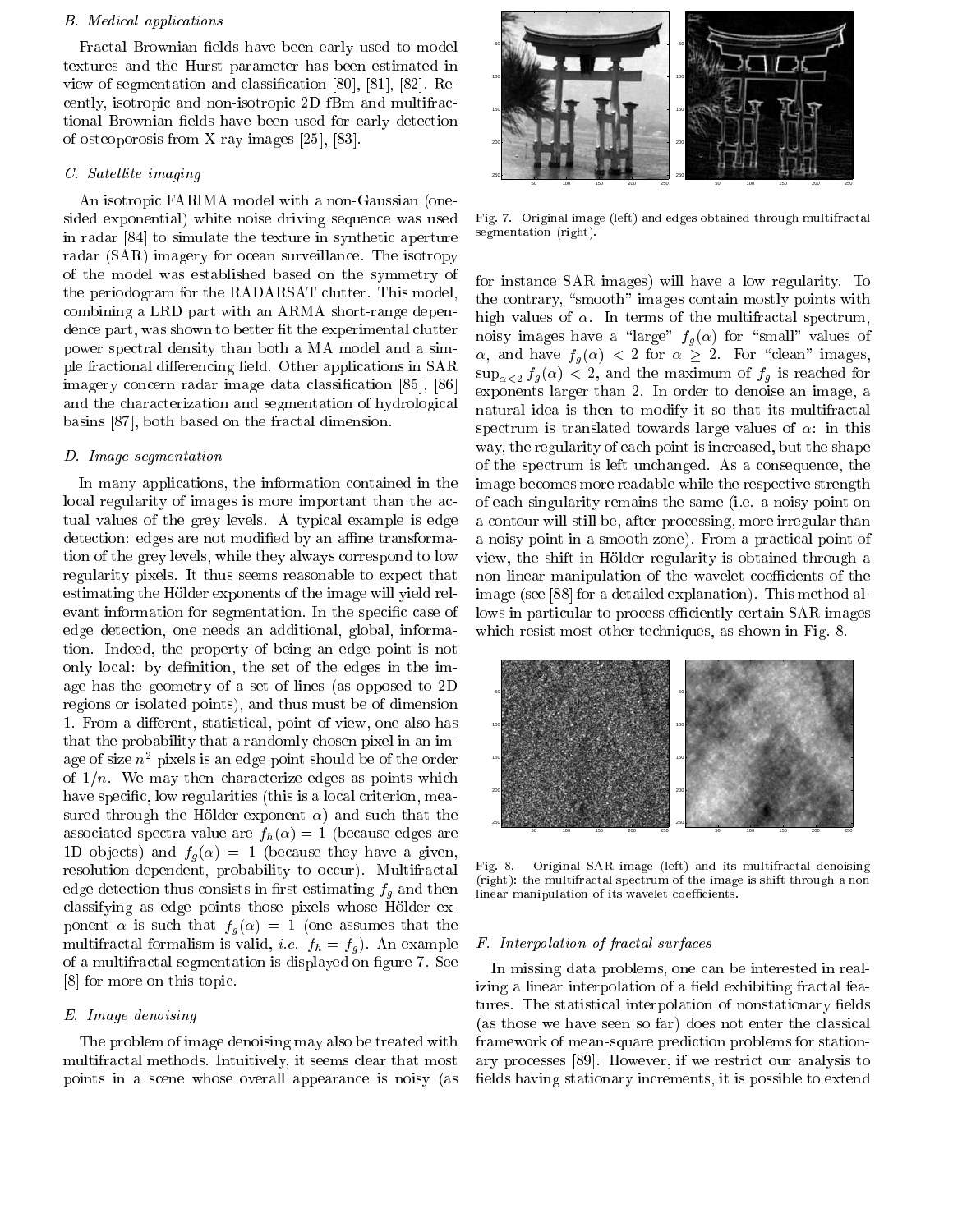the existing methods, by exploiting the properties of the structure function [90]. Indeed, let  $F(n)$  be the value of the held to be estimated and  $S$  be a nifite subset of  $\mathbb{Z}^n \setminus \{0\}$ which defines a finite neighbourhood  $\{n - p, p \in S\}$  of the point **n**. Remark that we do not impose any constraint on the neighbourhood, whi
h an be symmetri or not. The filter is shift-invariant (i.e. its coefficients do not depend on the position **n** of the estimated sample) if  $\sum_{\mathbf{p} \in \mathcal{S}} h_{\mathbf{n}}(\mathbf{p}) = 1$ . The interpolation coefficients are estimated by minimizing the mean square estimation error, and the problem redu
es to a linear mean square estimation. As the increments of  $F$ are stationary, we an express the normal equations, using the structure function. Together with the shift invariance onstraint, we obtain a set of linear equations allowing to determine the impulse response of the interpolation filter. This method has been applied to the interpolation of underwater terrain maps in [90]. Note that the described approach is strongly related to kriging methods [19].

# IX. CONCLUSIONS

Resulting from more than a entury of theoreti
al works realized in mathemati
s and physi
s, the idea of fra
tals has emerged in the early 1970's. As we have shown in the paper, this concept provides new sophisticated analysis and synthesis tools for image pro
essing. An important question that ould be raised at this point is whether fractals constitute adequate models for real scenes. Recent advances [91] have shown that even though few natural images are actually fractal, methods inherited from the fractal and multifractal formalisms can be successfully applied to a wide range of textures and images.

#### **REFERENCES**

- [1] M.F. Barnsley, R. L. Devaney, and B. B. Mandelbrot, The Science of Fractal Images, Springer Verlag, New York, 1988.
- [2] M. Dekking, J. Lévy Véhel, E. Lutton, and C. Tricot, Fractals: Theory and Appli
ations in Engineering, Springer Verlag, New York, 1999.
- [3] O. Peitgen and D. Saupe, Eds., The Science of Fractal Images, Springer-Verlag, New York, 1988.
- [4] B. B. Mandelbrot and J. W. Van Ness, "Fractional Brownian motions, fractional noises and applications," SIAM Rev., vol. 10, no. 4, pp. 422-437, 1968.
- [5] B. B. Mandelbrot, The Fractal Geometry of Nature, W.H. Freeman and Company, New York, 1983.
- [6] P. Abry, Ondelettes et Turbulences Multirésolutions, algorithmes de décompositions, invariance d'échelle et signaux de pression, Diderot, Editeurs des S
ien
es et des Arts, Paris, 1997.
- [7] A. Arneodo, F. Argoul, E. Bacry, J. Elezgaray, and J.-F. Muzy, Ondelettes, multifractales et turbulence – de l'ADN aux croissances cristallines, Diderot, Arts et Sciences, Paris, 1995.
- [8] J. Lévy Véhel, "Introduction to the multifractal analysis of images," in Fractal image encoding and analysis. Eds. Y. Fisher, Springer Verlag, 1998.
- J. Lévy-Véhel, "Fractal approaches in signal processing," Frac- $\lceil 9 \rceil$  $tals$ , vol. 3, no. 4, pp. 755-775, 1995.
- [10] G. Samorodnitsky and M. S. Taqqu, Stable Non-Gaussian Random Processes: Stochastic Models with Infinite Variance, Chapman & Hall, New York, 1994.
- [11] I.C. Reed, P. C. Lee, and T. K. Truong, "Spectral representation of fra
tional Brownian motion in <sup>n</sup> dimensions and its properties," IEEE Trans. Inf. Theory, vol. IT-41, no. 5, pp. 1439-1451, Sept. 1995.
- [12] K. Kolwankar and J. Lévy Véhel, "A time domain characterization of the fine local regularity of functions," J. Fourier Anal.  $Apply, vol. 8, no. 4, pp. 319-334, 2002.$
- [13] P. Flandrin, "On the spectrum of fractional Brownian motion," IEEE Trans. Inf. Theory, vol. IT-35, pp. 197-199, Jan. 1989.
- B. Pesquet-Popescu, "Modélisation bidimensionnelle de proessus non stationnaires et appli
ation a l'etude du fond sousmarin," Thèse de doctorat, Ecole Normale Supérieure de Cachan, 1998.
- [15] P. Flandrin, Temps-fréquence, Hermès, Paris, 1993.
- [16] M.S. Taqqu, "A bibliographical guide to self-similar processes and long-range dependence," in Dependence in Probability and Statistics, pp. 137-162. Eds. E. Eberlain and M.S. Taqqu, Birkhauser, Boston, MA, 1986.
- [17] B. Pesquet-Popescu and P. Larzabal, "2D Self-Similar Processes with Stationary Fra
tional In
rements," in Fra
tals in Engineering, pp. 238 (2011) Indian Professor, C. Lewis C. Lewis Co. Tributer, C. Springer-Verlag, 1997.
- [18] B. Pesquet-Popescu, "Wavelet packet analysis of 2D processes with stationary fractional increments," IEEE Trans. Inf. The $ory, vol. 45, pp. 1033–1038, 1999.$
- [19] G. Matheron, "Kriging, or polynomial interpolation procedures," Canadian Mining and Metallurgical Bulletin, vol. 60, pp. 1041-1045, 1967.
- [20] R. S. Sayles and T. R. Thomas, "The spatial representation of surface roughness by means of the structure function: a practical alternative to correlation," Wear, vol. 42, pp. 263-276, 1977.
- [21] R. Peltier and J. Lévy Véhel, "Multifractional Brownian motion: Definition and preliminary results,"  $IN-$ RIA Resear
h report No. 2645, 1995, available at wwwrocq.inria.fr/fractales/Publications.
- [22℄ A. Benassi, S. Jaard, and D. Roux, \Gaussian pro
esses and pseudo-dierential ellipti operators," Rev. Mat. Iberoameri ana, vol. 13, 1989.
- [23] A. Ayache, S. Cohen, and J. Lévy Véhel, "The covariance structure of multifractional Brownian motion," in Proc. Int. Conf. on Acoustics, Speech and Signal Processing, 2000.
- [24] A. Ayache and J. Lévy Véhel, "The generalized multifractional Brownian motion," Statistical Inference for Stochastic Pro $cesses$ , vol. 3, pp. 7-18, 2000.
- [25] S. Leger, "Analyse stochastique de signaux multi-fractaux et estimations de paramètres," Thèse de doctorat, Université  $d'Orléans$ , 2000.
- [26] E. Herbin, "Terrain modeling using multifractional Brownian motion," Preprint, 2001.
- [27] S. Mallat, A Wavelet Tour of Signal Processing, Academic Press, Boston, 1997.
- [28] P. Flandrin, "Wavelet analysis and synthesis of fractional Brownian motion," IEEE Trans. Inf. Theory, vol. IT-38, pp. 910-917,
- [29] C. Henegan, S. B. Lowen, and M. C. Teich, "Two-dimensional fra
tional Brownian motion: Wavelet analysis and synthesis," in IEEE Southwest Symposium on Image Analysis and Interpretation, New York, 1996.
- [30] C. Houdré, Wavelets, probability and statistics: some bridges, pp. 361-394, J. Benedetto and M. Frazier, Eds. Boca Raton, FL: CRC Press, 1993.
- $\mathbf{1}$  is the solution and  $\mathbf{1}$  and  $\mathbf{1}$  and  $\mathbf{1}$  and a solution analysis of a solution analysis of a solution analysis of a solution analysis of a solution analysis of a solution analysis of a solution anal of nonstationary processes, theory, routed requirement and  $\mathbf{y}_1$  , and  $\mathbf{y}_2$ 41, no. 4, pp. 1010-1020, July 1995.
- [32] L. M. Kaplan and C.-C. J. Kuo, "Extending self-similarity for fractional Brownian motion," IEEE Trans. Signal Proc., vol. 42, no. 12, pp. 3526-3530, Dec. 1994.
- [33] Q. Huang, J. R. Lorch, and R. C. Dubes, "Can the fractal dimension of images be measured ?," Pattern Recognition, vol. 27, no. 3, pp. 339-349, 1994.
- [34] J. M. Keller, R. Crownover, and R. Y. Chen, "Characteristics of natural scenes related to the fractal dimension," IEEE Trans. Patt. Anal. Mach. Intell., vol. 9, no. 5, pp. 621-627, Sept. 1987.
- [35] T. Lundahl, S. M. Kay W. J. Ohley, and R. Siffert, "Fractional Brownian motion : A maximum likelihood estimator and its application to image texture," IEEE Trans. on Medical Imaging, vol. 5, no. 3, pp. 152-161, Sept. 1986.
- [36] M. Deriche and A. Tewfik, "Signal modeling with filtered discrete fractional noise processes," IEEE Trans. Signal Proc., vol. 41, no. 9, pp. 2839-2849, Sept. 1993.
- [37] P.W. Fieguth and A.S. Willsky, "Fractal estimation using models on multiscale trees," IEEE Trans. Signal Proc., vol. 44, pp. 1297-1300, 1996.
- [38] J. Geweke and S. Porter-Hudak, "The estimation and applica-